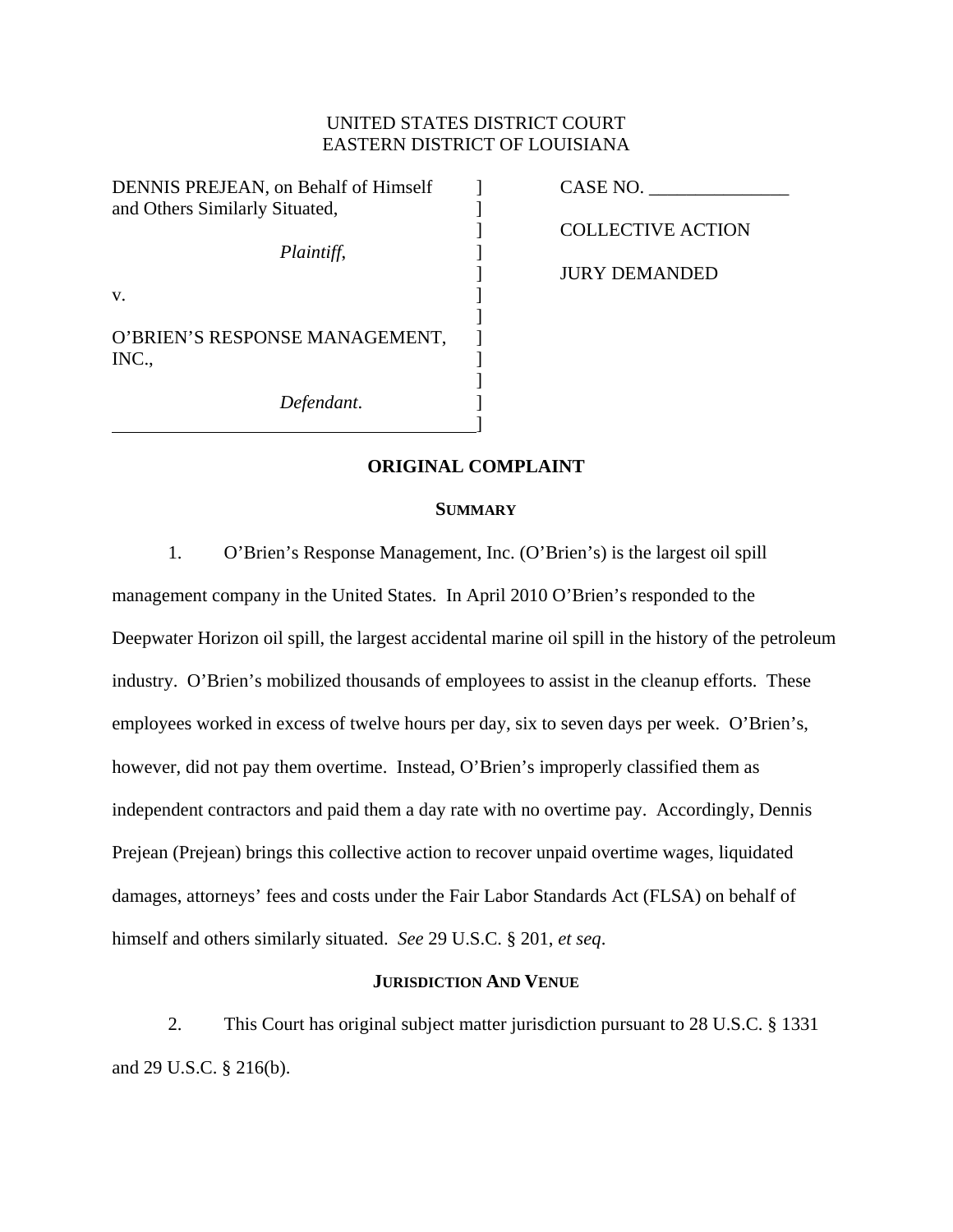3. Venue is proper in this Court pursuant to 28 U.S.C. §§ 1391 (b) & (c) because most of the relevant facts occurred in this district. O'Brien's employed Prejean and many other oil spill workers who are similarly situated to Prejean in its spill response headquarters in Venice, Louisiana. Other locations in this district where O'Brien's conducted operations and employed oil spill workers similarly situated to Prejean include: Hopedale, Grand Isle and Port Fourchon.

#### **THE PARTIES**

4. Prejean was employed by O'Brien's from July 2010 to May 2011. O'Brien's classified Prejean as an independent contractor and paid him by the day with no overtime pay. In January 2011 O'Brien's reclassified Prejean and other spill workers as employees. However, O'Brien's did not pay Prejean his back wages. Prejean's written consent is attached.

5. O'Brien's employed Prejean within the meaning of the FLSA. O'Brien's is covered under the FLSA because it had gross annual sales or revenues in excess of \$500,000 during each year in the limitations period and had employees who handle, sell, or work on goods or materials that have been moved in or produced for commerce, including automobiles, boats, phones, navigation equipment, office equipment, and office supplies. O'Brien's may be served by serving its registered agent, National Registered Agents, Inc., 1011 N. Causeway Blvd., Ste. 3, Mandeville, Louisiana, 70471.

#### **THE FACTS**

6. O'Brien's hired thousands of employees to clean up the Deepwater Horizon oil spill. John Sawicki with O'Brien's hired Prejean in July 2010. O'Brien's assigned Prejean to work in its spill response headquarters in Venice, Louisiana.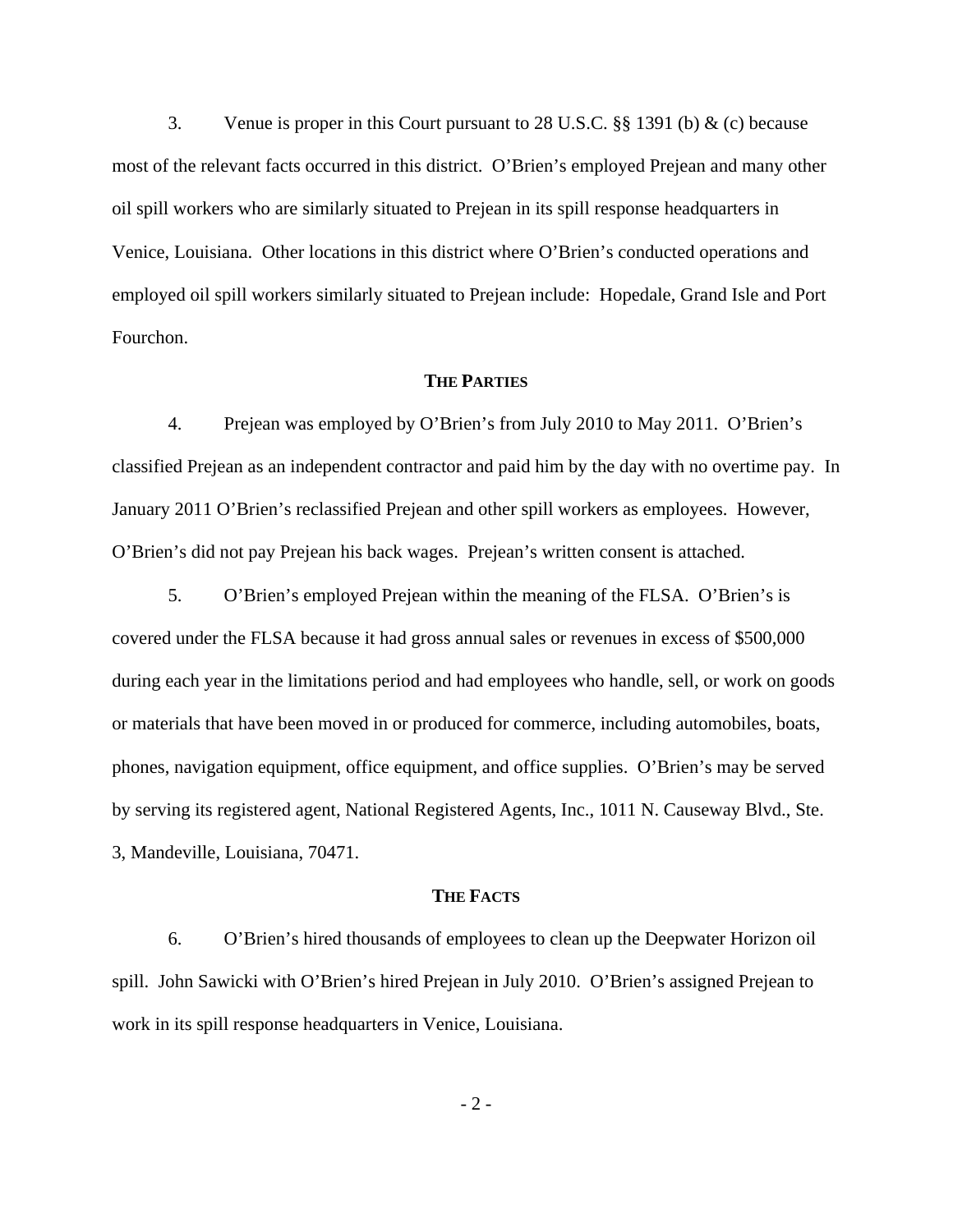7. O'Brien's and Prejean signed a "Teaming Agreement" when Prejean was hired. The Teaming Agreement set Prejean's compensation at \$500 per day.

8. O'Brien's determined and set Prejean's rate of pay.

9. Sawicki and other O'Brien's employees, including Tom Wright and Jim Devaney, supervised Prejean and assigned his job duties on a daily basis. Prejean reported to these individuals on a daily basis.

10. Prejean turned in time sheets and expense reimbursement forms to Sawicki. O'Brien's maintained these and other payroll records.

11. O'Brien's paid Prejean \$500 per day worked.

12. Prejean regularly worked twelve or more hours per day, seven days per week.

13. Prejean worked in several positions for O'Brien's, including staging,

decontamination and beach cleanup. O'Brien's assigned Prejean to these positions.

14. Prejean managed the inventory, cleaning, deployment, and return of equipment and supplies used by oil spill cleanup crews.

15. O'Brien's provided the materials and equipment Prejean used on the job. For example, O'Brien's provided boats, safety gear, facilities and office equipment.

16. O'Brien's Teaming Agreement states O'Brien's is principally engaged in providing emergency preparedness and response management services to its clients. Prejean assisted O'Brien's in providing these services.

17. O'Brien's set payroll and other employment polices applicable to Prejean. These policies required the payment of day rates for all "project and response work." Further, O'Brien's policies state "there are no overtime allowances."

- 3 -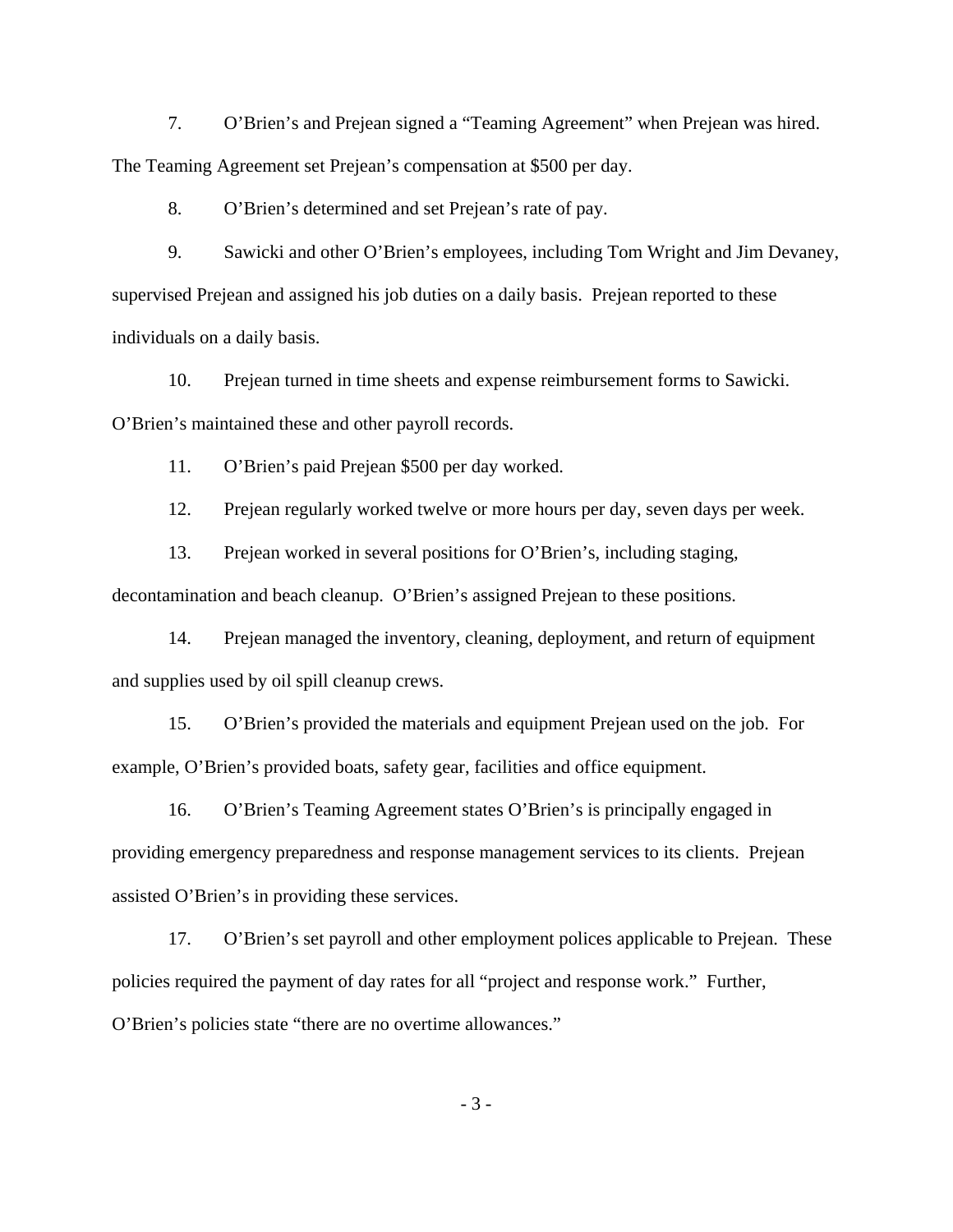18. O'Brien's employment polices also governed many other aspects of Prejean's employment, including time keeping and expense reimbursement.

19. Prejean was not in business for himself. He did not invest his own capital during his employment with O'Brien's. Accordingly, he did not have an opportunity to profit from or lose an investment of any significance. Further, the few personal materials Prejean used on the job were insignificant in comparison to the resources O'Brien's invested in the oil spill cleanup.

20. Prejean did not exercise business-like initiative in locating work opportunities because O'Brien's provided his work assignments. Further, Prejean's success did not depend on his ability to find consistent work by moving from job to job and from company to company. Instead, O'Brien's restricted Prejean's ability to perform similar work during his employment with O'Brien's and for one year after his employment with O'Brien's.

### **COLLECTIVE ACTION ALLEGATIONS**

21. Prejean incorporates the preceding paragraphs by reference.

22. In addition to Prejean, O'Brien's employs hundreds of other day-rate workers who worked on the Deepwater Horizon oil spill cleanup. Like Prejean, O'Brien's misclassified these workers as independent contractors and did not pay them any overtime premium for the hours they worked in excess of forty in a workweek. Thus, these workers were subject to the same unlawful policy as Prejean. These workers are collectively referred to as "the Spill Workers."

23. These day-rate workers should be notified of this action and given the chance to join pursuant to 29 U.S.C. § 216(b). Therefore, the class is properly defined as:

**All O'Brien's Deepwater Horizon oil spill cleanup workers who were classified as independent contractors, paid a day-rate and worked over forty hours in at least one workweek without receiving overtime pay.**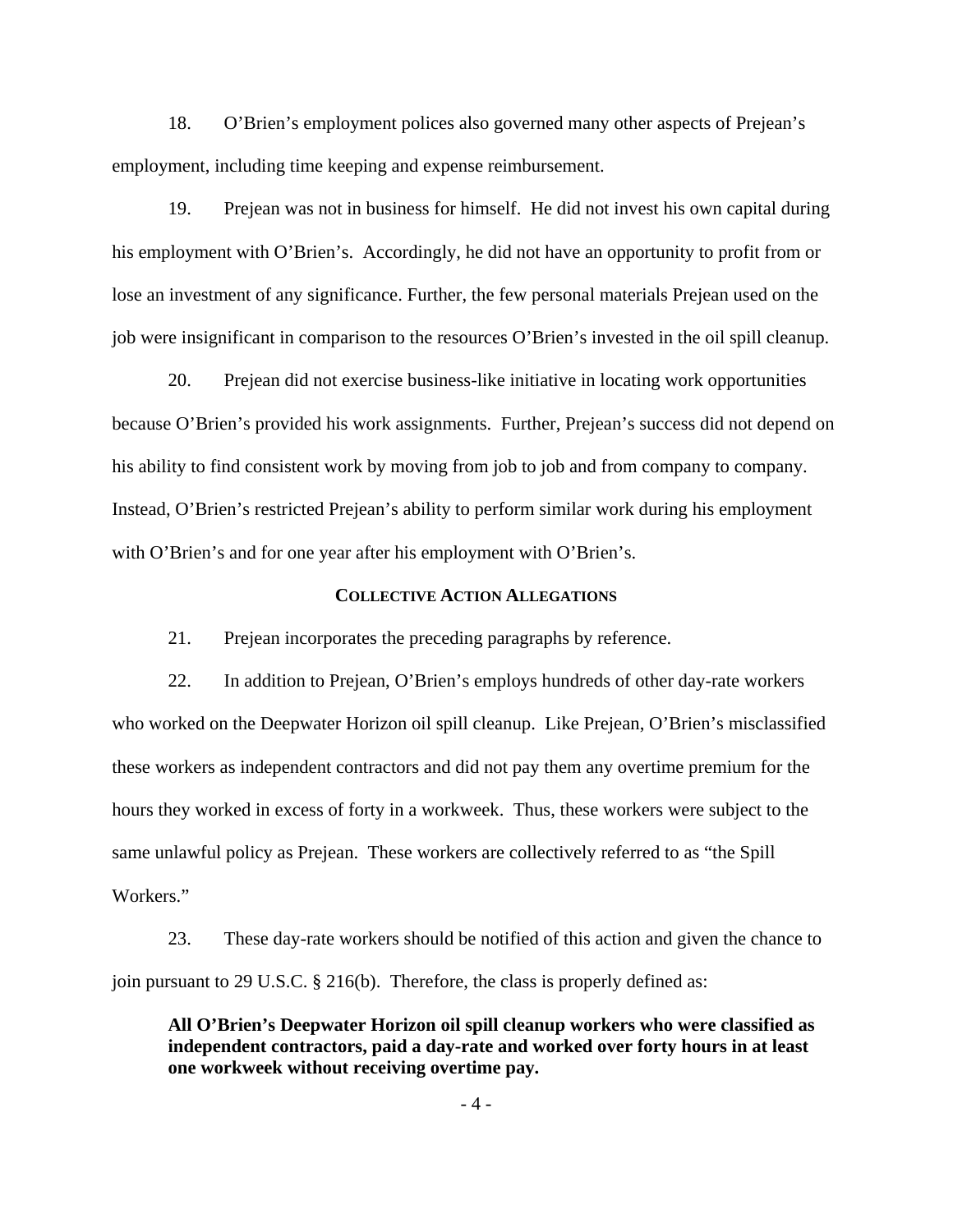### **CAUSE OF ACTION**

24. Prejean incorporates the preceding paragraphs by reference.

25. By failing to pay Prejean and the Spill Workers overtime at one-and-one-half times their regular rates, O'Brien's violated the FLSA's overtime provisions.

26. O'Brien's owes Prejean and the Spill Workers one-half their regular rates for all hours worked in excess of forty in a workweek. Because O'Brien's knew, or showed reckless disregard for whether, its pay practices violated the FLSA, O'Brien's owes these wages for at least the past three years.

27. O'Brien's is liable to Prejean and the Spill Workers for an amount equal to all unpaid overtime wages.

28. Prejean and the Spill Workers are entitled to recover all reasonable attorneys' fees and costs incurred in this action.

#### **JURY DEMAND**

29. Prejean demands a trial by jury.

### **PRAYER**

Prejean prays for relief as follows:

 1. An order allowing this action to proceed as a collective action under the FLSA and directing notice to the Spill Workers;

 2. Judgment awarding Prejean and the Spill Workers all unpaid overtime compensation, liquidated damages, attorneys' fees and costs under the FLSA;

 3. An award of pre- and post-judgment interest on all amounts awarded at the highest rate allowable by law; and